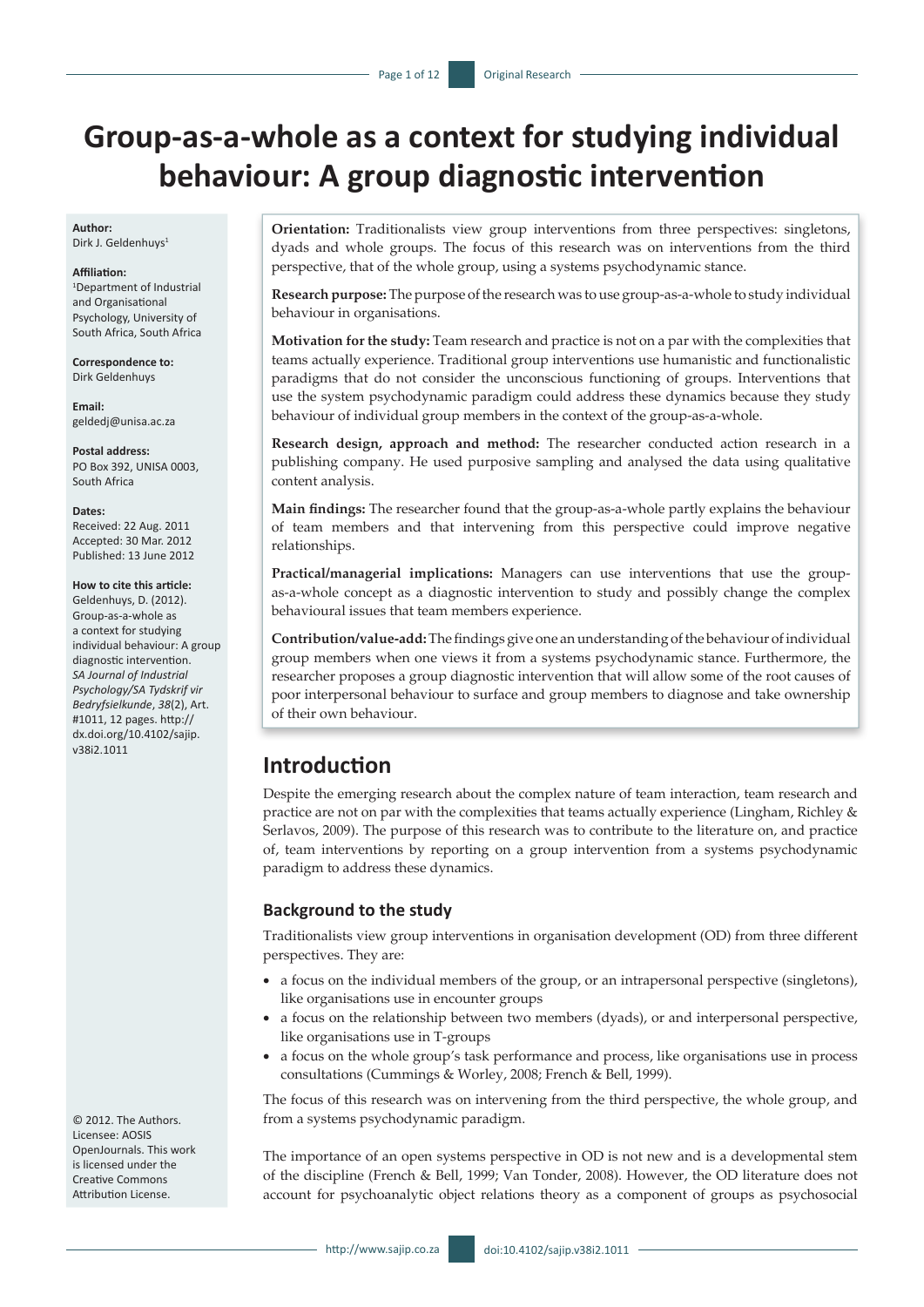systems (Trist & Murray, 1990). Group interventions use humanistic and functionalistic paradigms predominantly. They do not consider the unconscious functioning of groups. Consequently, they are too rigid (Brown & Starkey, 2000). Guerin (1997) stated:

… teamwork models predominant in the workplace assume conscious dynamics and are not comprehensive enough to describe the complexity of group behaviour. Insights from theory, research, and case studies drawing on psychodynamic constructs have not entered the workplace vernacular. (p. 2)

The *gestalt* approach is the only type of group intervention in the OD literature that addresses unconscious dynamics systemically. However, organisations seldom use this approach in OD (French & Bell, 1999). It also uses the behaviour of the individual member of the group as its basis and not the group as a context for the behaviour (Hayden & Molenkamp, 2003).

Unfortunately, the choice of a paradigm does not use the needs of clients as its basis. Instead, it uses the theoretical orientation and training of consultants (Bazigos & Burke, 1997). They point out that OD consultants generally prefer working with people from a humanistic paradigm.

Therefore, the potential of OD interventions to addresses behaviour holistically, namely from a psychological and systemic perspective, as integrated in the systems psychodynamic paradigm, appears to be unknown, or organisations do not consider it as an OD stance. Because the 'group-as-a-whole' (Woon, 2002) concept uses the systems psychodynamic paradigm of organisational behaviour as its basis, group interventions that use this paradigm could add to our understanding of the complex dynamics and the reasons for poor relationships more completely.

The argument in this research is that one can partly ascribe the individual behaviour of team members to the functioning of the group-as-a-whole that serves as a context for the behaviour, and that intervening from this perspective might improve poor interpersonal behaviour.

#### **Research purpose**

The purpose of the research was to use the group-as-awhole as a context for the study of individual behaviour in organisations.

## **Trends from the research literature**

#### **Systems psychodynamics**

Systems psychodynamics is the collective behaviour within and between groups, organisations and communities (Neumann, 1999). It is an interdisciplinary field that integrates perspectives from open systems theory, the practice of psychoanalysis as well as group relations theory and methods (Fraher, 2004).

A system is an identifiable *gestalt* that clear but permeable boundaries delineate (Kast & Rosenzweig, 1973). It also receives inputs, transforms the inputs and provides outputs to its environment (Van Tonder, 2004). Systems theory made an important contribution to the study of behaviour in organisations. It focused on interdependence as well as the interaction and interconnection between parts of organisations and between organisations, the importance of boundaries between parts of organisations and between different organisations, the role of people within and across boundaries and the nature of leadership in managing these boundaries (Linklater & Kellner, 2008; Stacey, 2003).

Therefore, systems psychodynamics studies the ways in which unconscious dynamics could negatively affect the rational functioning of organisations. The focus is on surfacing, assessing and interpreting defensive processes in organisations. Awareness of these dynamics could help members of organisations to provide alternative possibilities of behaviour (Dimitrov, 2008).

Anxiety that employees cannot deal with, and therefore block out of their conscious minds, is one of the most important constructs of systems psychodynamics (Stacey, 2003). The need to avoid anxiety largely shapes the nature of a system, including its culture, structure and leadership. Any form of change implies an interruption of the anxiety-containing system and releases anxiety into the system (Linklater & Kellner, 2008; Obholzer, 1999). This happens especially when organisational aspects, like structure, roles and boundaries, do not adequately contain the anxiety (Hirschhorn, 1993; Obholzer, 1999; Stacey, 2003; Vince & Broussine, 1996). Like individuals, groups often regress to an infancy stage where family dynamics play out in current authority relations (Klein, 1997; McCollom, 1995; Stokes, 1994). This implies a change for the worse, like deteriorating relationships. The group-as-a-whole then acts as a social defence mechanism to contain the anxiety so that the group can survive (Hirschhorn, 1993; Obholzer, 1999; Stein, 1996).

One can regard the 'boundary' concept, as the psychosocial basis of group structures (Katz & Kahn, 1978), as one of the most important concepts borrowed from the open systems theory when one conceptualises systems psychodynamics (Fraher, 2004) and as a key concept that links the systems perspective and the use of psychoanalytic concepts (McCollom, 1995). Boundaries determine what belongs to a system and what does not. They give the system structure and regulate the transactions of the system with its environment (McCollom, 1995). Therefore, boundaries are important elements of the identities of people, groups and organisations. They provide a sense of identity and contain sense-giving processes that continuously reform and redefine people, groups and organisations (Vince & Broussine, 1996).

Secondly, the systems-psychodynamic paradigm borrows perspectives from the practice of psychoanalysis, particularly the work of Sigmund Freud (1921) and the object relations theory of Melanie Klein (1959). Wilfred Bion (1961) applied Klein's theories of splitting and projective identification to groups. His observations of group behaviour led to the development of the field of group relations (Fraher, 2004).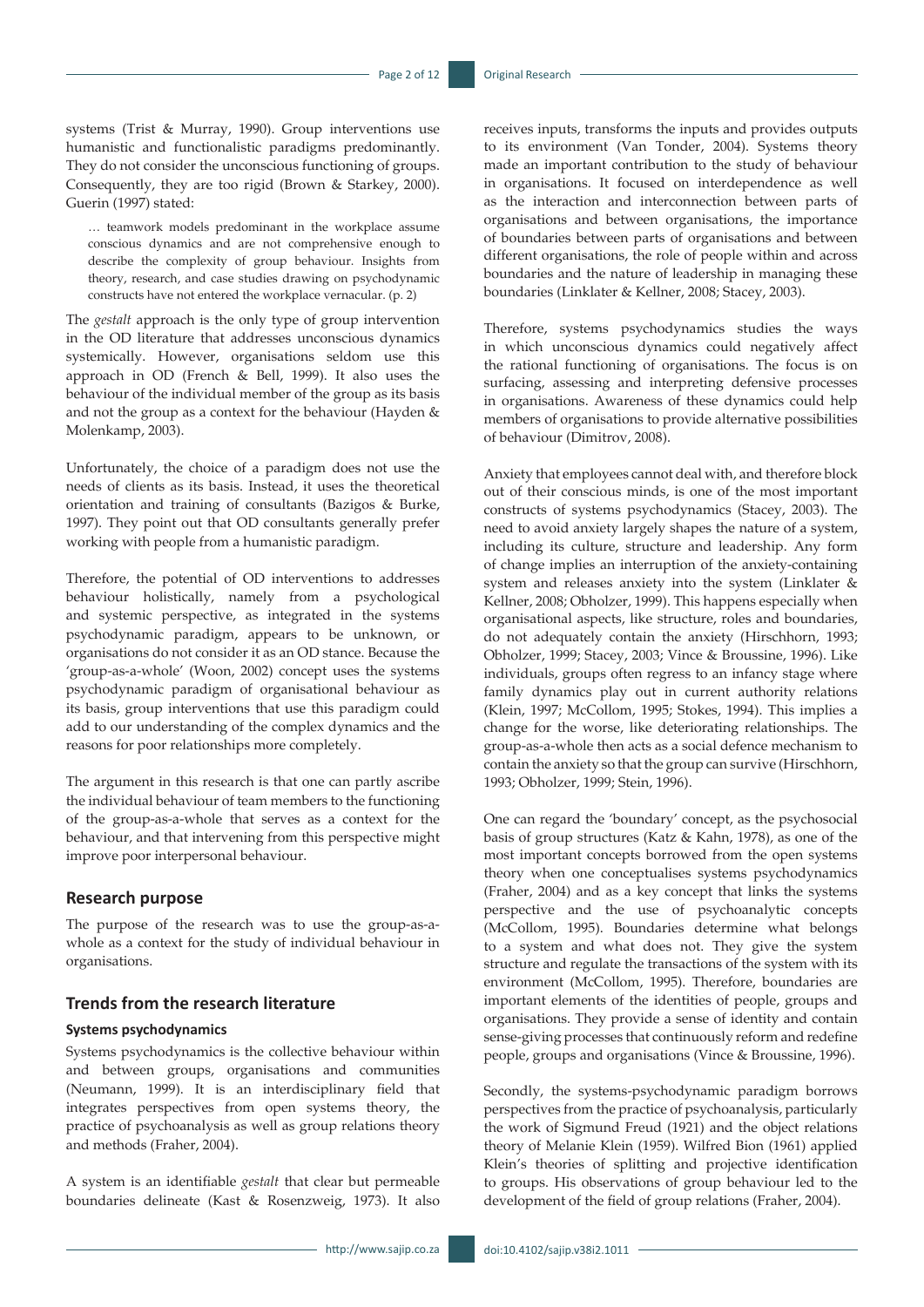Splitting refers to separating the loved object from the dangerous one, and love from hate, as ways of surviving. By splitting the good from the bad and clinging to the good, infants preserve their beliefs in good objects and their capacity to love them. This is essential for protecting infants from the hostile world and for survival (Klein, 1959).

Groups use splitting to split the world into camps of friends and enemies (Kets de Vries, 2006). Larger groups split and form subgroups in which people may feel more secure. In a typical fight reaction, subgroups may gang up against authority figures or perceived aggressors, resulting in intraand inter-group conflict (Kets de Vries, 2006). They offer leadership to anyone who is willing to use the in-group, outgroup division and mobilise the aggressive forces against the 'enemies', thereby strengthening the identity of the groups or subgroups (Stokes, 1994). However, this type of leadership is short-lived because of continuous in-fighting, bickering and competition (Bion, 1982). As opposed to fight reactions, groups or subgroups could engage in flight reactions. These reactions are typically flights away from work, challenges or relations that create more anxiety than the group members are willing to deal with (Gabriel & Carr, 2002; Stacey, 2003).

Whereas splitting refers to separating good and bad objects in the mind, projection is the process in which groups expel split-off feelings and thoughts to the outside world (Wells, 1985). They reject certain parts of the external realities, experiences, feelings, wishes and needs, which are unacceptable to the self, and attribute them to others (Kilburg, 2000). People use projection to blame others for their own uncomfortable feelings or shortcomings. They also suppress anxiety-provoking truths about themselves by seeing their own faults in other people.

Klein (1997) developed the concept of projective identification. This occurs when the projected parts begin to possess, control and identify with external objects or other persons onto which people project the unacceptable parts (Segal, 1973).

External demands and the shortcomings of groups determine patterns of projective identification. The valences or predispositions of the individual members to participate in certain unconscious group processes also do so. Valence depends on people's psychological and social identities. Psychological identities refer to people's relatedness with themselves and the external world whilst social identities use demographic characteristics like gender, race, ethnicity and status as their bases (Wells, 1995). Valences provide cues to groups about the valences of their individual members and draw the members of groups into particular types of projective identification and attribution.

Bion (1961; 1982) provided an extended and more specific application of the concepts of splitting and projective identification to groups, called basic assumption groups. Basic refers to the survival motive of groups, whilst assumption refers to the fact that the survival motive does not use reality as its basis, but the collective projections of the group members (Banet & Hayden, 1977). Therefore, groups function on two levels: the sophisticated work group level that is orientated toward overt task completion and the basic assumption level that sometimes supports, but more often hinders, the overt task by acting out these projections (Bion, 1961).

Thirdly, the theory and practice of group relations also strongly influences systems psychodynamics (Fraher, 2004), specifically as the Tavistock Institute (Hayden & Molenkamp, 2003) applies it. Group relations, the study of the dynamics of groups as holistic systems (Hayden & Molenkamp, 2003), have a foundation of three theoretical contributions. They are the methods of experiential learning (based on the work of Kurt Lewin), using the self as an instrument (based on the discoveries of Bion) and the group-as-a-whole concept, as Le Bon and McDougall introduced it (Fraher, 2004).

The intervention this research discusses uses the systemspsychodynamic stance that the Tavistock Institute in the United Kingdom (UK) developed. The article discusses the group-as-a-whole concept in more detail.

#### **The group-as-a-whole**

The practice of group relations, as the so-called Tavistock model or Leicester Conferences applies it, is a movement away from psychoanalysis toward examining the groupas-a-whole (Dimitrov, 2008; Fraher, 2004). The systems psychodynamic literature describes the group-as-a-whole concept as the invisible group (Agazarian & Peters, 1981), the group mind (Erlich, 2001) or the unconscious mind of the group (Stacey, 2003).

The group-as-a-whole refers to the psychosocial aspect of a formal task group, or the behaviour of the group as a social system, and the relatedness of the people with that system (Wells, 1985; 1995; Woon, 2002). An unspoken, unconscious agreement binds group members (Bion, 1961) and their interactions together form a *gestalt*, or wholeness, that functions as the existential core of the group (Rosenbaum, 2004). Individual members represent aspects of the group's unconscious mind through which the group-as-a-whole can express and understand its life (Wells, 1985).

For example, a group can resolve internal conflict by projecting that conflict onto central figures. The group can influence or manipulate the behaviour of these central figures, leading to rigid role differentiation, role suction (manipulating members in specific roles) and eventually scapegoating. Members, who are bearers of unwanted emotions, often end up as victims of the group's active attempts to reject those ideas and feelings, with destructive consequences for the scapegoat and unsatisfactory solutions to the problems of the group. The group-as-a-whole could then contribute to a distortion of the external reality of the formal work group (Lazar, 2004). Figure 1 presents the dynamics of the groupas-a-whole.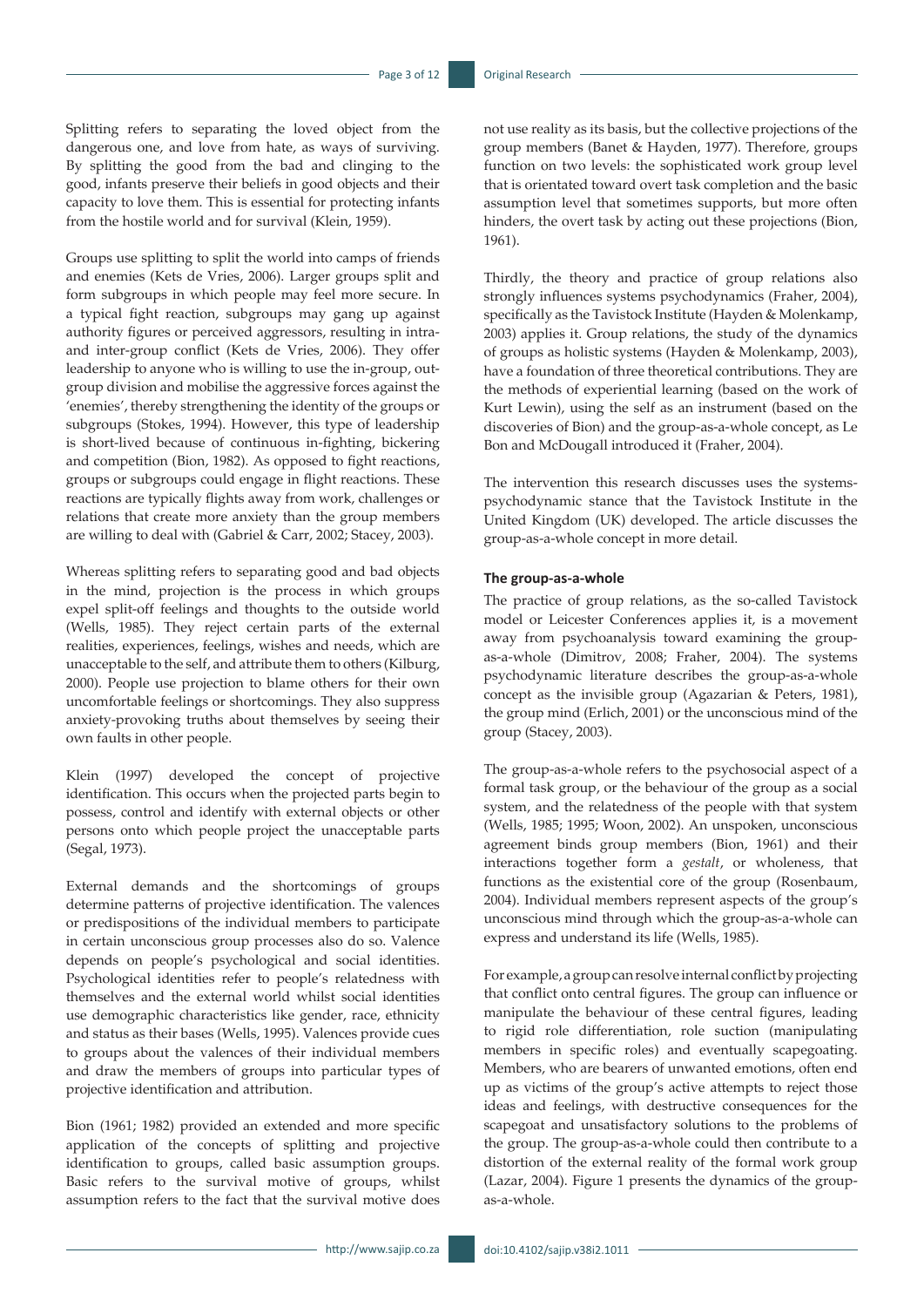

*Source*: Wells, L. Jr. (1995). The *group-as-a-whole*: A systemic socioanalytic perspective on interpersonal and group relations. In J. Gillette & M. McCollom (Eds.), *Groups in context: A new perspective on group dynamics,* (pp. 49–85). Lanham: University Press of America.

**FIGURE 1:** The dynamics of the group-as-a-whole perspective.

#### **Intervening from the group-as-a-whole perspective**

Group interventions from a systems psychodynamic paradigm study behaviour from a group-as-a-whole perspective (Hayden & Molenkamp, 2003). Therefore, the group functions as a *gestalt* (and not as an individual as in psychoanalytic therapy) and is the target for the intervention, whilst emphasising the unconscious functioning of the group (and not only the rational behaviour of the group) (Dimitrov, 2008; Paul, Strbiak & Landrum, 2002).

The purpose of interventions is not to change the personalities of people as other self-development programmes try to do. Rather, they hope to provide opportunities to change the key relationships between the group members (Diamond, 1993). According to Vince (2008, p. 93), they are concerned primarily with 'discovering what collective emotions might reveal about an organisation as a system in context'. This discovery will result from the unique insight the group members might gain into the dynamics that influence the functioning of their group and their role in these dynamics (Cilliers, 2000; Eisold, 1985; Hunt & McCollom, 1994; Stein, 1996). In general terms, an awareness of these dynamics allows people to develop more maturity in understanding and managing the boundary between their inner worlds and the realities of their external worlds – in other words, maturity to authorise themselves in their roles and to become less captive to group dynamics (Miller, 1989).

Based on the purpose of the interventions, the areas of learning pertain to:

- • managing physical and psychological boundaries (the ability to distinguish between what belongs to the individual and what belongs to the group)
- • exercising authority
- • taking up roles and responsibilities
- the role of structure and group dynamics
- • exploring behaviour at the time of the intervention (Hayden & Molenkamp, 2003; Linklater & Kellner, 2008).

The interventions use experiential learning and add a deeper dimension to Kolb's (1984) well-known model because they mean studying people and their mutual relatedness. More specifically, they allow people to explore anxiety in a relative safe environment.

Participants perceive, reflect and learn from experience so that they can deal with the world in ways that are different to relying on projective identification (Diamond, 2008; Stein, 2004). According to Brown and Starkey (2000, p. 2), learning that promotes critical reflection 'involves the understanding and the mitigation of those ego defences that tend toward a regressive retreat from a changing reality'. The learning also differs from traditional models, with their focus on addressing what is missing in order to address these aspects in future, by focusing on what is happening in the here-andnow of the interventions (Linklater & Kellner, 2008).

The role of consultants during interventions is to provide a safe environment for learning to occur by managing the boundaries of the task, time and space. Consultants observe the behaviour of the group as it happens in the here-and-now and formulate working hypotheses for the group to work with, to accept or to reject (Lawrence, 1979). Consultants use the self as an instrument for observation and reflection (Diamond, 2008) and should be aware of transference and countertransference dynamics during the intervention in order to discriminate between their personal defensive predispositions and the unconscious dynamics of the groups (Dimitrov, 2008).

Consultants help the group to identify and examine the unconscious dynamics of the group itself and prevent its members from rescuing one another by working through the dynamics in a flight towards action focused on the future (Linklater & Kellner, 2008). However, consultants will draw attention to the behaviour of the group-as-a-whole and point out how the group uses its members to express its own emotions, how it exploits some members so that others can absolve themselves from responsibility (Rice, 1965). This type of consultation is also called working with the 'gut of organisations' (Long & Newton, 1997), 'the organisation in the mind' (Clarkson, 1997), 'struggling with the demon' (Kets de Vries, 2004) and 'working below the surface' (Huffington, Armstrong, Halton, Hoyle & Pooley, 2004).

Smith, Miller and Kaminstein (2004) refer to an example of such an intervention that the Business School of the University of Pennsylvania conducted in South Africa for senior leaders to address racial tension. According to these authors, the consultants' ability to contain the anxiety, hopelessness and projections enabled the participants to function independently and in an adult manner after the intervention.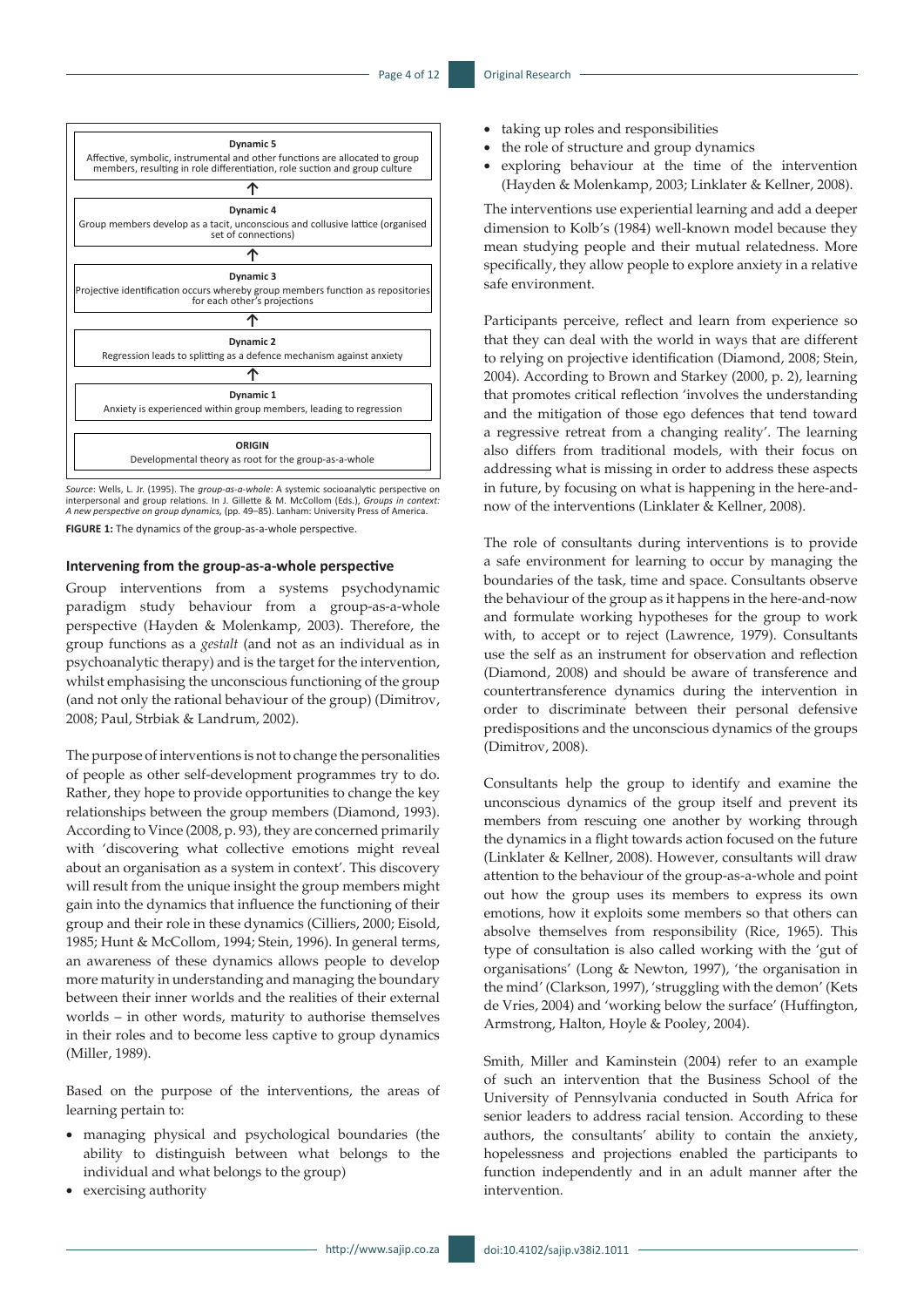There is also an example in the literature where consultants introduced similar concepts as part of a leadership development programme in South Africa (De Jager, Cilliers & Veldsman, 2003). Although the programme included experiential learning, the extent to which the programme addressed the group as the context for individual behaviour is not clear.

In a similar example, consultants applied Bion's theory of groups during a training programme for a top management team. They found that the psychological depth of the intervention increased and that dysfunctional basic assumption behaviour prohibited the group from effectively accomplishing the task of the work group (Paul, Strbiak & Landrum, 2002).

## **What will follow**

The researcher discusses research design and then reports the findings of the research. He then discusses the findings, interprets them and integrates them with the relevant literature.

# **Research design**

# **Research approach**

The researcher used a qualitative approach. He chose this approach because it provides a unique contribution to the study of organisational issues (Brewerton & Millward, 2001; Cassell & Symon, 2004; Von Rosentiel, 2004) and has some advantages over quantitative studies.

It is a scientific approach for gathering information and reflection. It also accounts for unconscious dynamics (Vanheule, 2002). The research relied mainly on an interpretative and constructivist epistemology. This choice is consistent with the research strategy that the article covers next (Myers, 2011).

# **Research strategy**

The researcher chose action research as the research method because it has historical and conceptual roots for studying group behaviour from a systems psychodynamic paradigm (Bion, 1961). Secondly, the research project had two purposes. They were to intervene deliberately and, at the same time, to study the effects of the intervention (Myers, 2011).

The researcher applied two stages of the action research process (Brewerton & Millward, 2001). The diagnostic stage consisted of a collaborative analysis of the situation and formulating theories about the nature of the research domain. The therapeutic stage involved collaborative change and studying its effects (Myers, 2011).

The research was explanatory because it provided an explanation of individual behaviour from a systems psychodynamic paradigm.

# **Research method**

#### **Research setting**

The researcher set the study in a publishing organisation that had 70 employees. The primary task of the organisation was to produce and circulate printed media. The organisation had four divisions. They were Editorial, Production, Marketing and Administration. Its management consisted of the general manager, the assistant general manager (who was also the personnel manager), the editor, the news editor (who was also the subeditor), the production manager, the marketing manager and the administrative manager. The editorial team, consisting of 17 members (12 White women, 3 White men and 2 Black men), was the target of the intervention.

The organisation provided the information that follows about the post of editor. The current editor, who had been in the position for eight months, was the third incumbent in five years. On appointment, the organisation informed her that the department was functioning well with competent personnel. However, she had to improve the discipline because of the management styles of the previous editors.

After the previous editor's resignation, in unfavourable circumstances, the news editor (subeditor) had acted successfully in the post. She applied for the post but the organisation did not appoint her. According to the top managers, she had managed the department well and there were good interpersonal relations, but she was too young for the post.

The next editor occupied the post for only three months and resigned, again in unfavourable circumstances. With the post again vacant, the organisation offered the post to the subeditor, whom it had previously thought was too young, but she declined. It then appointed the current editor.

At the time of the intervention, the current editor had been in the post for 10 months. After her appointment, a number of journalists resigned, giving the management style of the editor and her lack of interpersonal skills as their reasons. The organisation began disciplinary action against her. The organisation gave her a written warning and gave her the opportunity to improve her management style and her relationships with her personnel within six months, after which the organisation would reassess her performance.

**The diagnostic stage:** As part of the diagnostic stage, the researcher conducted interviews with the 17 members of the editorial team to determine whether there was any improvement in the editor's management style and interpersonal behaviour.

During the action planning, the researcher considered two options with the managers. They were to dismiss the editor or to conduct an intervention for the editorial team to explore the dynamics that were influencing the behaviour of the editor as a member of the group. After providing a theoretical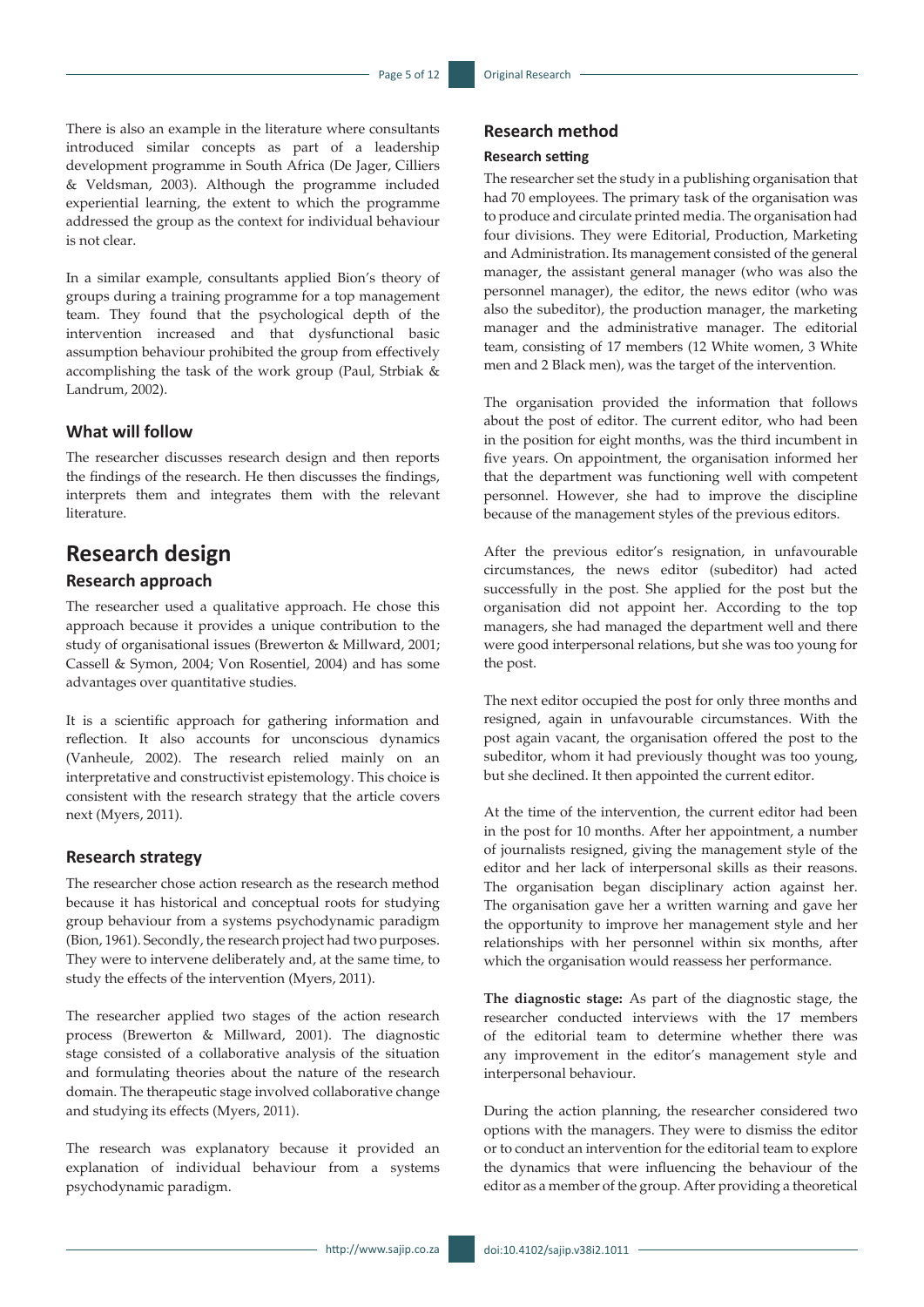discussion of the group-as-a-whole concept, they decided to proceed with the second option.

**The therapeutic stage:** As part of the therapeutic stage of the action research project, the researcher conducted an intervention from the group-as-a-whole perspective. The 17 members of the editorial team attended. He conducted the intervention over two days. It involved eight one-and-a-half hour sessions.

The researcher clearly stated the objectives of the intervention, discussed the roles of the researcher and the participants during the different sessions and applied the group-as-awhole approach.

Six sessions involved experiential learning and two (the last session on each day) entailed reflection, application and debriefing.

The researcher determined the effects of the intervention by conducting interviews after the intervention.

#### **Entrée and establishing researcher roles**

The researcher acted as systems psychodynamic consultant. Six months after the written warning, the human resources manager approached him to find out if there had been any improvement in the editor's management style and interpersonal behaviour. The intention of the managers was to make a fair decision because they were considering dismissing the editor.

The researcher also acted as interviewer during the diagnostic phase in the presence of the personnel manager. The researcher and manager provided joint feedback on the diagnosis and action planning. The researcher conducted the intervention and the later interviews.

#### **Sampling**

The researcher interviewed the 17 members of the editorial team during the diagnostic stage of the project. They all attended during the therapeutic stage.

For the evaluation interviews that followed the intervention, the researcher used purposive sampling, aimed at maximal variation (Flick, 2002). Variation used the team members' responses before the intervention. The sample consisted of four respondents (all White women). One of them had apparently had the worst experience of the editor's management style. Another apparently had not had much of a negative experience. The other two were the editor and the subeditor.

# **Data collection methods**

The researcher used unstructured interviews (Fossey, Harvey, McDermott & Davidson, 2002) in the diagnostic phase of the project to determine whether the behaviour of the editor had improved after she received the written warning.

The intervention also served as a measuring instrument. During the intervention, the researcher collected data by observing the behaviour of the group-as-a-whole and by noting the researcher's experience of transference and counter-transference, especially during the experiential sessions. He used in-depth interviews (Babbie & Mouton, 2001) to collect data during the evaluation phase after the intervention to determine the effects of the intervention.

### **Recording of data**

The researcher recorded the data from all the diagnostic and evaluation interviews using a digital recorder and transcribed them. He noted the working hypotheses he identified during the intervention.

#### **Data analysis**

The researcher analysed the data manually using qualitative content analysis (Babbie & Mouton, 2001; Spencer, Richie & O'Connor, 2003).

It involved two levels of analysis. The researcher reviewed, identified and coded recurring themes in the data for each participant and then for all participants. He then integrated the themes into a meaningful hypothesis (Fossey, Harvey, McDermott & Davidson, 2002).

Whilst analysing the data he obtained during the intervention, the researcher focused on discovering, using the working hypotheses (Vanheule, 2002). Whilst analysing the data he obtained from the evaluation interviews, the researcher focused on meaning (Fossey, Harvey, McDermott & Davidson, 2002).

The researcher acknowledged the influence of the data collection process on the data analysis in this research because one cannot use these two processes in isolation when conducting qualitative research (Taylor & Bogdan, 1984).

#### **Strategies employed to ensure quality data**

The researcher applied the framework Lincoln and Guba (1985) developed to ensure quality data. He improved trustworthiness by engaging for long periods with the client system to build trust and to understand the context.

The participants who were involved in the research also checked the interpretations and conclusions.

In addition, the researcher documented the research project in detail to help readers to determine the transferability of the findings to other contexts. He reported on this in the description of the setting of the research.

The researcher ensured confirmability by consulting a colleague who is trained in working from a systemspsychodynamic perspective in organisations, but who was not part of the research project. A colleague, who is an OD expert but had no training in systems psychodynamics,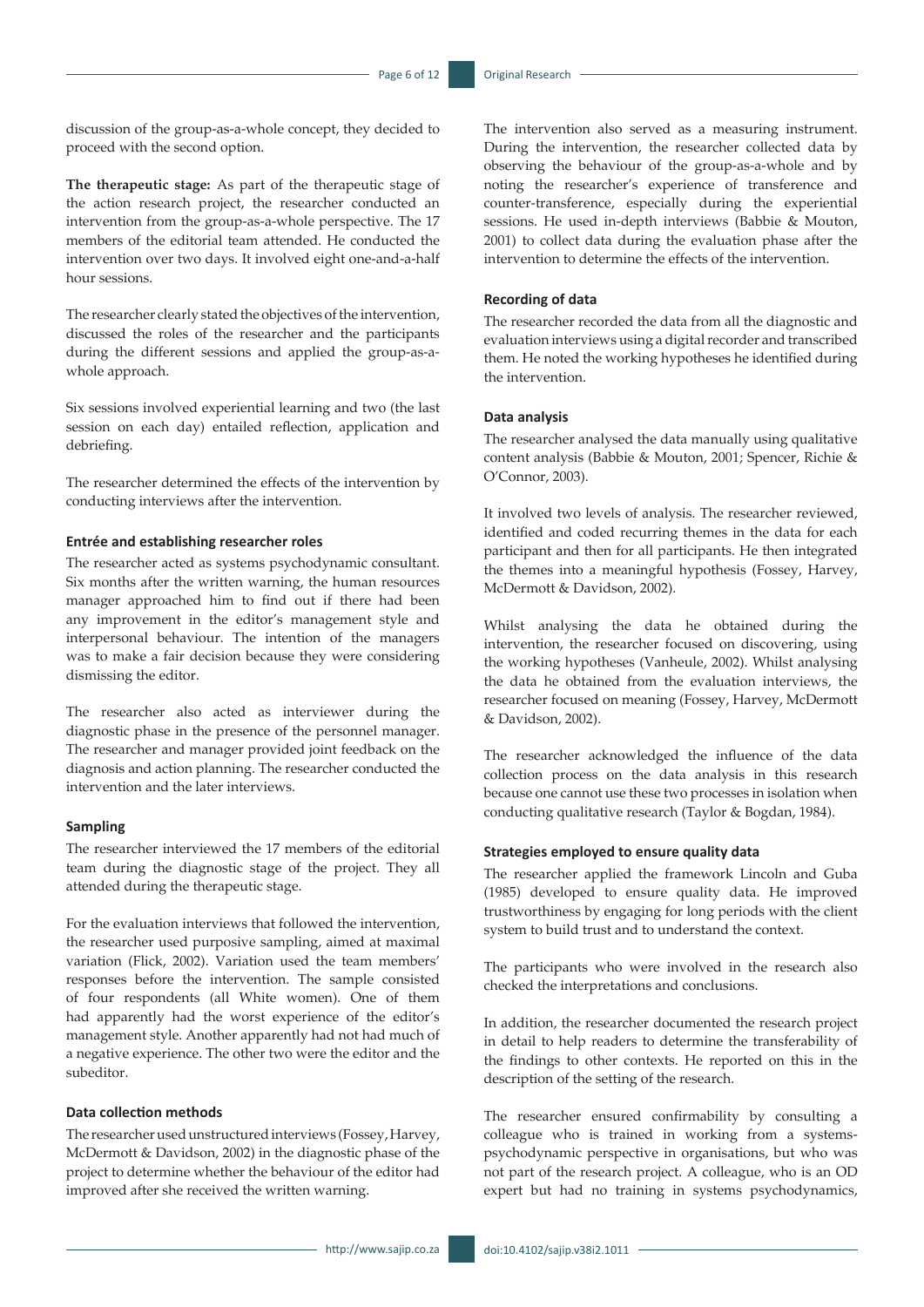conducted another audit. This also helped the researcher to reflect on the influence of his personal bias on the findings.

The researcher achieved triangulation by establishing congruence between the data he obtained from the intervention and the data he obtained from the evaluation interviews

The researcher clarified ethical aspects about the intervention continuously during the project. He obtained informed consent for the whole project from the managers and from all the members of the editorial team. He also obtained permission to use the project for research. The organisation and the interviewees granted permission to record the interviews and to use the information for research.

#### **Reporting**

The researcher tried to use the same phrases, words and key terms that the respondents used to substantiate the themes. As some responses were in Afrikaans, he used a qualified translator to translate the Afrikaans transcriptions into English as accurately as possible.

# **Findings**

In order to determine how the group-as-a-whole served as the context for understanding the behaviour of individual members, the researcher first reported on the themes he identified from the diagnostic interviews, followed by the themes that emerged from the intervention. To determine whether the intervention positively changed the functioning of the group, the researcher reported on the themes he identified from the evaluation interviews.

#### **Themes from the diagnostic interviews**

#### **Theme 1: The manager (editor) displays negative interpersonal behaviour**

There was strong evidence that showed that the respondents still experienced the interpersonal behaviour of the manager (after six months) very negatively. The only positive theme the researcher identified from the interviews was her 'excellent administration'. The few respondents, who experienced a slight improvement after her warning, were still very sceptical about her management style and interpersonal behaviour.

The subthemes that follow emerged.

**Subtheme 1a - The manager has poor interpersonal relations:** The researcher found that respondents experienced her interpersonal behaviour as poor in statements like 'I am scared of her', 'She is our enemy' and 'She makes mistakes, then she blames others'.

**Subtheme 1b - The manager has poor communication skills:** The respondents thought that the manager had poor formal and informal communication skills. One respondent mentioned that a lack of communication influences her work performance: 'I don't get the info that is needed – then my work is at stake'. Another mentioned that 'she is very vague' and another emphasised that it was difficult to talk to her.

**Subtheme 1c - The manager shows a lack of respect and acknowledgement:** The researcher found substantial evidence that the manager did not respect or acknowledge the respondents. For example, one respondent mentioned that 'only my mistakes are pointed out'. Some of the respondents also experienced the manager's lack of respect and failure to acknowledge others on a personal level in a statement like 'I am not treated like a human being'. One respondent referred to a derogatory comment that the manager made and mentioned that 'I have learnt not to take her seriously'.

**Subtheme 1d - There is a lack of mutual trust:** The lack of mutual trust is evident in statements like 'she will use things against you' and 'she is paranoid'. More specifically, one respondent summarised her experience as 'there is no trust relationship'.

**Subtheme 1e - The manager has excellent administration skills:** A number of respondents mentioned a positive aspect of the manager's performance. This was her skill as an administrator. One respondent even referred to her 'excellent administration'.

#### **Theme 2: The manager has an autocratic management style**

The researcher found substantial evidence that showed that the manager had an autocratic management style. Respondents described her style in words like 'dictator', 'eagle-eye' and 'policeman'.

### **Theme 3: The work climate has improved slightly but scepticism still prevails**

The researcher found enough evidence to indicate that the work climate had improved slightly. However, respondents were sceptical about the sustainability of the improvement. One respondent recognised that 'she puts in more effort, but I don't know how long it is going to last'. Another respondent stated 'it looks as if she tries, but it still is superficial'.

#### **Theme 4: Respondents threaten to resign**

A number of the respondents referred to possible reactions to her behaviour. For example, four threatened to resign, one mentioned that she was going on maternity leave, one respondent said that she wished she would fall pregnant and another received permission to move her office to the technikon.

The conclusion the researcher reached, using the evidence from the diagnostic interviews, is that the extent of the mutual mistrust, which had probably prevailed for a long time, would make meaningful relationships in the future extremely difficult. Even if the manager did change her behaviour significantly, the respondents' perceptions of her would have been difficult to change, especially the perceptions of the personnel who had had very negative experiences with her. These conclusions became the problem statement for the intervention in the action research project.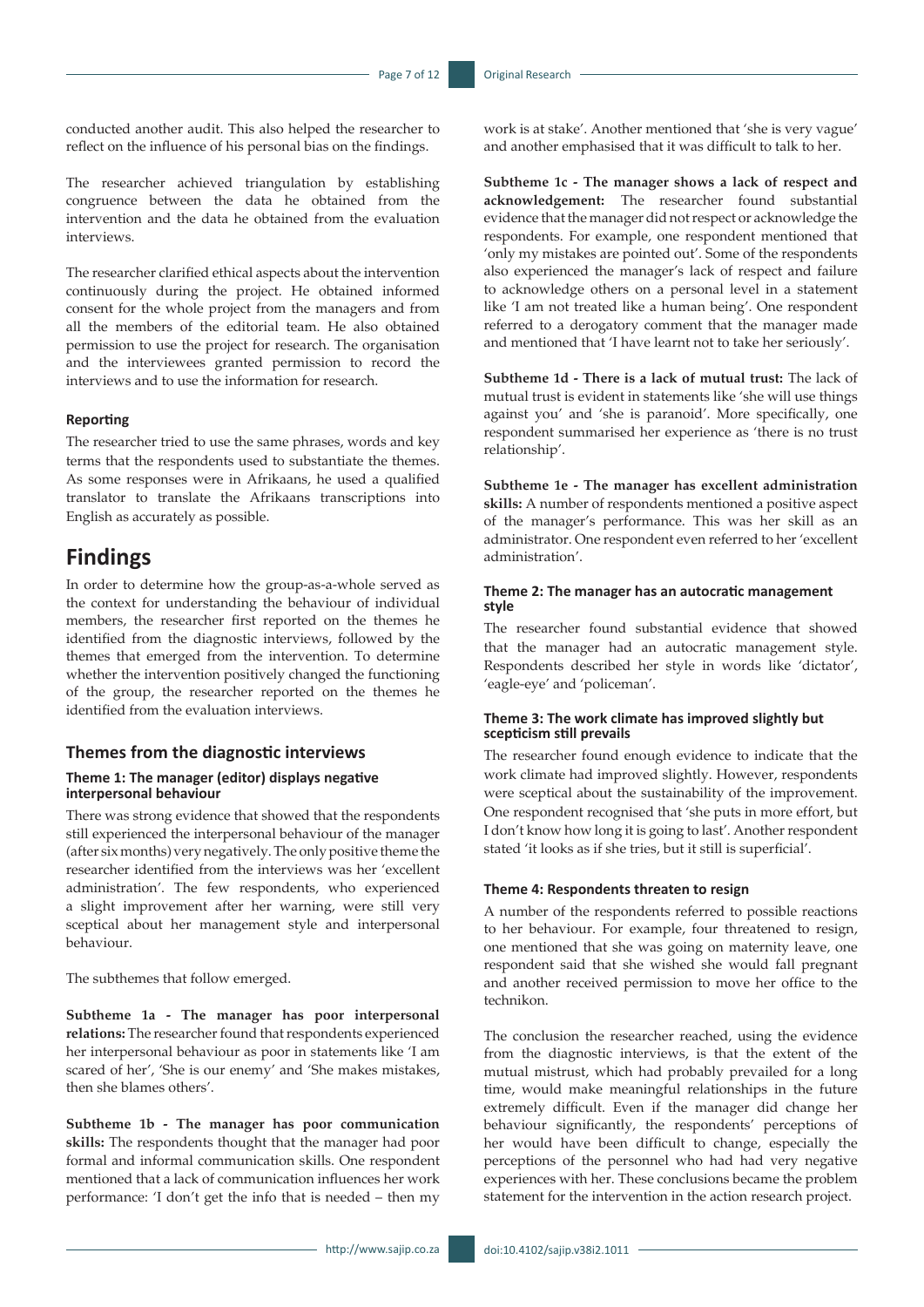# **Themes derived from the intervention**

#### **Theme 5: There was uncontained anxiety in the department**

Most of the members in the department experienced excessive anxiety. The researcher also experienced it during the project, especially at meetings with managers.

A number of factors caused the anxiety. They included:

- uncertain employment, especially amongst personnel who were still on probation
- possible dismissal
- fears that the general manager and the personnel manager felt that there would be more resignations
- the nature of the work.

A number of factors did not provide enough containment for employees' anxiety. They included:

- the vague formal boundaries of the organisation (because journalists mostly work outside the premises)
- the lack of strict rules for their work because journalists often work closely with members of the public and other organisations
- open space offices
- daily adherence to strict deadlines.

#### **Theme 6: Family dynamics, as a defence mechanism against the anxiety, affected their functioning as a workgroup negatively**

Family dynamics also played an important role. The system regressed to an infancy stage where family dynamics played out in current authority relations.

The researcher found examples in the symbolic language the subeditor used during the intervention. She referred to her father as the 'patriarch' and to her mother as 'overcompensating'. The youngest person referred to herself as the 'baby' and 'physically the smallest' when she recounted her experiences of the editor treating her as a baby in the department. During the intervention, she also sat on the floor, eating a lollypop. Other examples included terms like 'rebellious and well-behaved children', 'jealous about relationships' and 'blue-eyed girl'.

#### **Theme 7: Splitting and projective identification as defence mechanisms to contain the anxiety**

The dynamic that the researcher worked with during the intervention was that there was a split between good and bad in the fantasy world of the system. The editor (because of her valence) became the bad father figure and the subeditor became the good mother. The unconscious fantasy is that the father and the mother cannot both have good and bad characteristics.

For example, the researcher found evidence of this dynamic when respondents called the editor the 'bad cop' and the subeditor the 'good cop'. The subeditor mentioned that the editor asked her to do the 'fighting' because she (the editor) did not want the employees to see that she was really awful. The subeditor also mentioned that she found it very difficult to reprimand personnel. When she did, it created conflict between her and her colleagues. The respondents often compared their negative experiences of the editor with the positive experiences they had with the subeditor.

#### **Theme 8: Threats of flight reactions**

The researcher interpreted resignations and threats of resignations, as well as possibilities of maternity leave and jokes about these, as fight-flight reactions. The group often tried to force someone into an unconscious leadership role to fight on behalf of others in very difficult situations.

#### **Theme 9: Group boundaries influenced the functioning of the department**

This theme dealt with how the appointment of the editor threatened the identity of the department. The department formed a close informal team with strict boundaries around them and the subeditor as their informal leader. They unconsciously made it very difficult for any 'outsider' to cross the boundary and become part of the informal group. Several participants mentioned that they trusted the subeditor and would rather approach her with their problems.

The subeditor also mentioned that she had been annoyed when the organisation had not appointed her as editor. These dynamics, together with the expectations that the editor should improve discipline, made managing the department even more difficult. The editor mentioned, on numerous occasions, how difficult she found it to become a member of the team. She also mentioned the difficult demands the managers made. Sometimes she sat on the floor during the intervention.

The researcher realised that the systems-psychodynamics that were influencing the relations in the department would, given the personality of the editor (her valence to identify with their projections), make it almost impossible to manage the department if the organisation did not deal with these matters.

Therefore, the team attempted to resolve the internal conflict by projecting that conflict onto an authority figure whose behaviour the group influenced. The role of the subeditor, as 'fight leader', probably led to rigid role differentiation and the editor becoming the scapegoat. It was clear from Theme 1 that the editor had a strong valence to accept and internalise negative projections. However, addressing the issue on an individual level, or even dismissing the editor, would not have resolved the problem for the organisation because the pattern would probably repeat itself as a repetitive compulsion (as had already happened in the past).

#### **Themes from the evaluation interviews**

#### **Theme 10: The intervention acted as an experiential learning process and led to self-authorisation**

The respondents mentioned that they now insisted on their rights and would confront the editor. The most junior member in the department mentioned that 'I am not the baby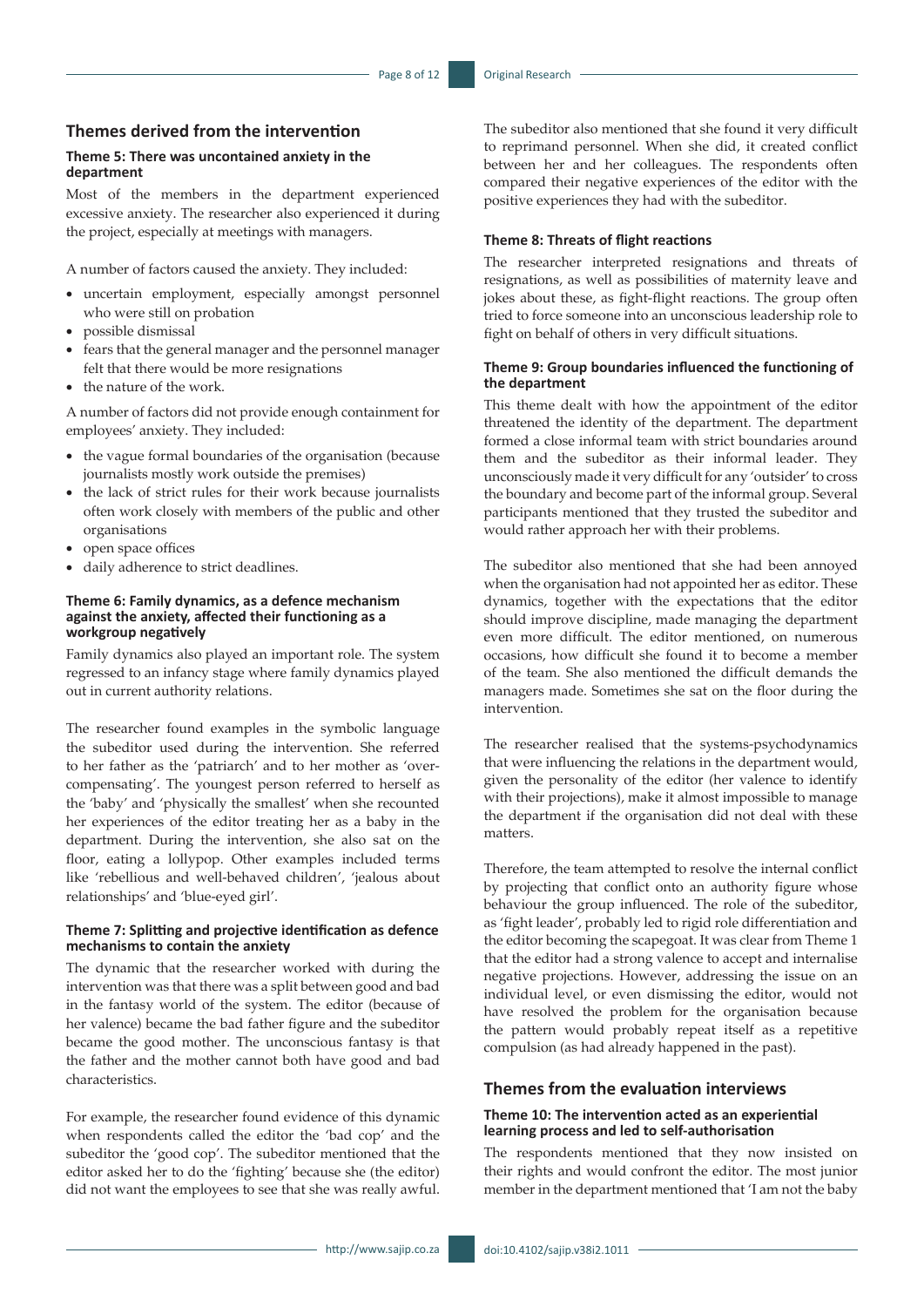anymore.... I now have a much more adult role ... I now have many responsibilities ...'.

Therefore, she was able to acknowledge her role in the negative working climate without resorting to splitting and projecting or blaming everything on the editor.

### **Theme 11: Attempts to manage boundaries**

With regard to personal boundaries, one respondent mentioned that ' ... I think I have changed. I keep my nose out of other people's business. I sit in my corner and do my work'. Another referred to the other members by saying 'Everybody talks for himself, everybody is his own person'. With regard to the group's boundaries, one respondent said, with reference to the editor, 'It is like a clique ... It is easy to have a closed clique. It is difficult to get in, but I really think now, they have accepted her ...'.

### **Theme 12: Attempts to manage boundaries might have lead to role-differentiation**

The subeditor spoke about how she differentiated between her role as a friend to the other group members and her job, and that the members do not 'try me anymore'. The editor mentioned that 'there is now certainty about who is the editor. They now look at the position and not at the person... they feel free to talk to me, but they don't joke with me ...' and that the 'good cop-bad cop dynamic' did not exist anymore.

The findings of the evaluation interviews supported, and are consistent with, the findings the researcher derived from the intervention.

Based on the evaluation interviews, the employees experienced a positive shift in the conflict process. Therefore, the intervention provided an alternative way of dealing with overt conflict.

Addressing these group dynamics probably resulted in greater optimism amongst personnel, more openness about communication, especially between the editor and other members of the department and a more positive working climate.

The intervention enabled the department to function more effectively as a team and probably contributed to achieving three awards: one for the best newspaper in a specific category.

Therefore, the intervention, from the systems psychodynamic stance, helped to create awareness, in the group members, of the group-as-a-whole as the context for studying individual behaviour and that acknowledging their own contributions to these dynamics led to self-authorisation, attempts to manage their personal boundaries and better role differentiation.

# **Discussion**

The purpose of the research was to use the group-as-a-whole as the context for the study of individual behaviour in an

organisation. The research project related to the study of complex organisational behaviour, attributed to the negative interpersonal behaviour of a manager. Action research was the vehicle for creating consciousness about, and possibly changing, some of the root causes of the behaviour.

After studying the themes he identified from the diagnostic interviews, together with the themes he derived from the intervention, the researcher hypothesised that studying behaviour (using a systems psychodynamic intervention) from the group-as-a-whole perspective provides a unique contribution to understanding individual behaviour.

Studying behaviour from an individual perspective only would lead to attributing the poor interpersonal relations, communication problems, autocratic management style and negative work environment to the behaviour of the editor. However, studying behaviour from the group-as-a-whole perspective acknowledges the existence of basic assumption group behaviour that acts as a defence mechanism against anxiety and to the possibility that splitting, projections and projective identification influenced the behaviour of the staff members.

This interpretation supports the systems psychodynamic literature on team behaviour (Bion, 1961; 1982; Hirschhorn, 1993; Linklater & Kellner, 2008; Obholzer, 1999; Stacey, 2003; Vince & Broussine, 1996). Attributes that one often ascribes to individual team members, especially negative attributes, often contain projections that are beyond the awareness of individual and other team members (Wells, 1985). Therefore, the group-as-a-whole perspective places the behaviour of individual group members into a systems-psychodynamic context and partly explains that behaviour.

When two people are involved in conflict, one normally assumes that the two (using an interpersonal perspective) are the targets for diagnosis and intervention (French & Bell, 1999). When almost all subordinates share similar strong feelings about their manager, one often sees this as enough evidence that the individual (manager) is the target for diagnosis and intervention.

When one uses an individual or interpersonal perspective, one would have regarded an intervention to address the management or leadership skills of the editor, or even the interpersonal or conflict-handling skills of the group members, as appropriate.

However, such interventions (possibly growth, *gestalt* or T-group) would not have addressed the behaviour of the person in the context of the group-as-a-whole. They would not have allowed the manager to become aware of her valence to identify with these projections (in terms of her authority position and her personality characteristics). Similarly, the other members would not have been able to acknowledge their own contributions to the dynamics (their projections) that form the context or to make empowered decisions about their unconscious roles that kept the dynamics intact.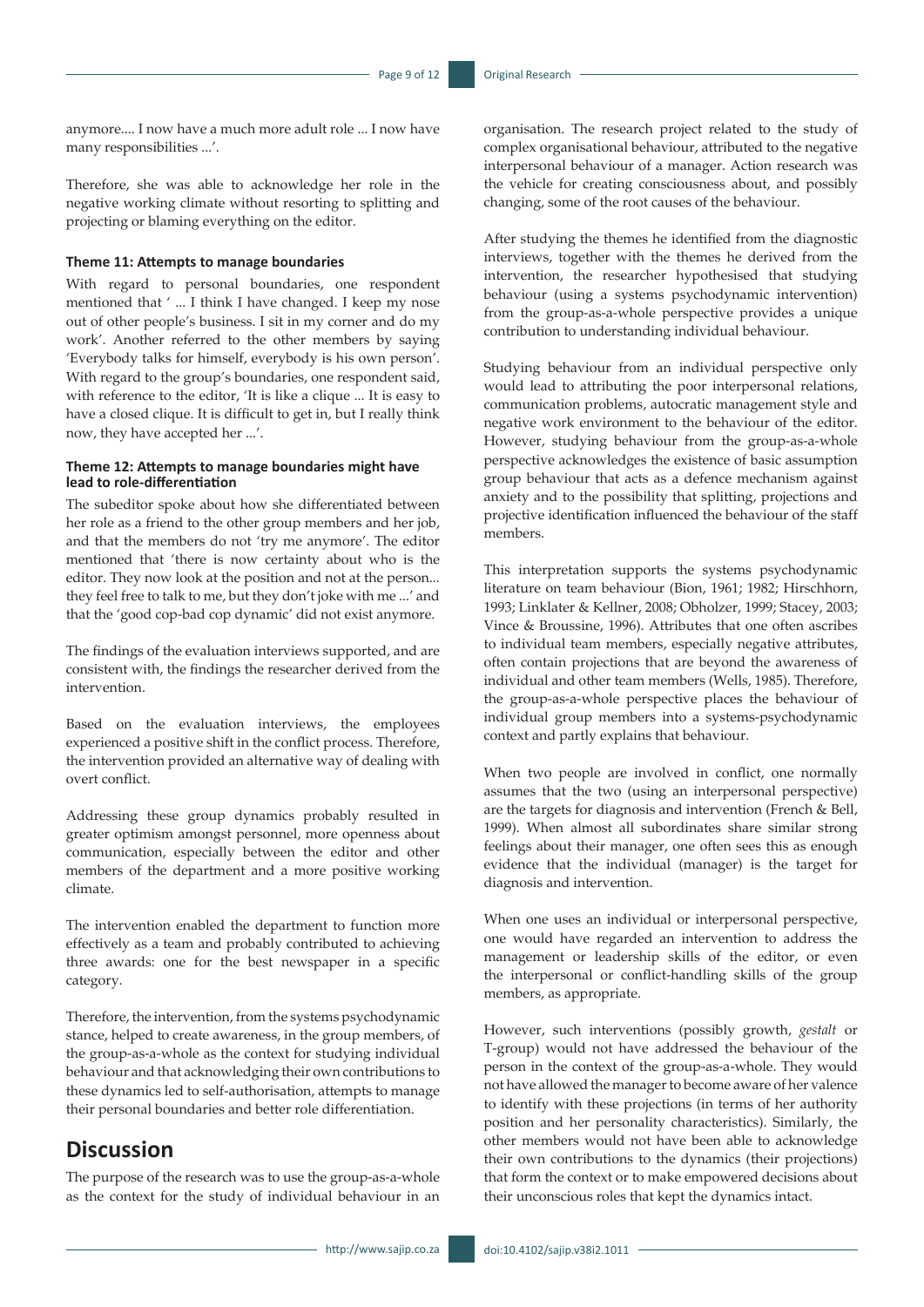One can argue that the dynamics that influenced the relations in the department would have, despite the personality of the editor (her valence to identify with their projections), made it almost impossible to manage the department if the organisation did not deal with them.

It was clear from the diagnostic interviews that the editor had a strong valence to accept and internalise negative projections. However, to address the issue on an individual level, or even to dismiss the editor, would not solve the problem for the company because the pattern would probably repeat itself. The resignation of the former editors confirmed this. This perception is consistent with the view of Lazar (2004), who argued that, if one diagnoses individual behaviour in the context of the group-as-a-whole, attempts to solve it by other means would probably not succeed.

One can regard the intervention that used the group-as-awhole perspective as a diagnostic intervention because the themes the researcher identified during the intervention led to an added perspective on the previous diagnosis of this project: that the dynamics of the context had a significant influence on the editor's behaviour.

The themes the researcher identified in the evaluation interviews tested the appropriateness of this diagnosis. The themes showed that the respondents experienced a positive shift in the group dynamics, leading to a task group that functioned better. An awareness of the-group-as-a-whole as the context for studying individual behaviour, and an acknowledgement of their own contributions to these dynamics, probably resulted (on an interpersonal level) in greater optimism amongst personnel, more openness about communication, especially between the editor and other members of the department, and a more positive working climate.

The intervention enabled the department to function more effectively as a team and probably contributed to achieving three awards, one for the best newspaper in a specific category. This interpretation is consistent with the purpose of the intervention, which was to provide an insight into the covert dynamics that influenced the functioning of the group (Huffington, Armstrong, Halton, Hoyle & Pooley, 2004). An awareness of these dynamics enabled group members to develop more maturity in understanding and managing the boundary between their inner worlds and their external realities, to manage themselves in their roles and to become less constrained by group and organisational dynamics (Miller, 1989). It was only after they became aware of their own roles in the group, by studying their own behaviour in the context of the group-as-a-whole during the intervention, that it became possible to change their behaviour (Miller, 1989; Stein, 2004).

Therefore, one can argue that an intervention that uses the group-as-a-whole as its context for individual behaviour is a group diagnostic intervention (French & Bell, 1999) and has the advantages that follow:

- • participants are involved in the diagnostic process and allows them to own problems and solutions
- growth and change occur during the intervention because they allow participants to acknowledge projections
- diagnosis and intervening happens simultaneously as part of the same process and this makes it possible to reduce the unfulfilled expectations that participants often experience after diagnosis.

This type of OD intervention is consistent with the views of interventions that Diamond (2008) and Van Tonder (2008) conceptualised. Diamond (2008) stated that:

genuine organizational change (i.e., change that affects culture and identity, not simply strategies and structure) is rooted in the character of self and other relations in the context of the organization. (p. 357)

Using the group-as-a-whole as a diagnostic intervention differs from other group diagnostic interventions because, instead of identifying and analysing 'the problem', the consultant will rather ask questions about the functional role of 'the problem' in the systemic context of the groupas-a-whole. For example, the consultant, together with the target group, attempted to understand how and why they put certain members in certain roles in certain circumstances.

In conclusion, the hypothesis the researcher formulated is that one can ascribe the individual behaviour of team members partly to the functioning of the group-as-a-whole that serves as the context for the behaviour and that intervening from this perspective might improve negative relationships.

# **Possible limitations of the study**

The researcher did not explore the influence of the larger system as a context for the department. For example, exploring the dynamics between the editor and her managers could have thrown more light on the accuracy of the hypothesis.

Although the researcher chose the sample for the evaluation interviews carefully, it was still very small. He could have included a man as well.

The research reported on one project only. Including similar projects could provide more evidence of the extent to which projections target managers because of their authority roles or their personalities as both are sources of valence.

### **Practical implications of the study**

The findings have the practical implications that follow:

- researchers should study the complex behaviour of team members in the context of the group-as-a-whole
- one can regard the group-as-a-whole approach as an appropriate group diagnostic intervention, especially when scapegoating and marginalising individual group members occurs
- • OD consultants need training in the systems psychodynamic paradigm in order to work with the group-as-a-whole concept because many do not regard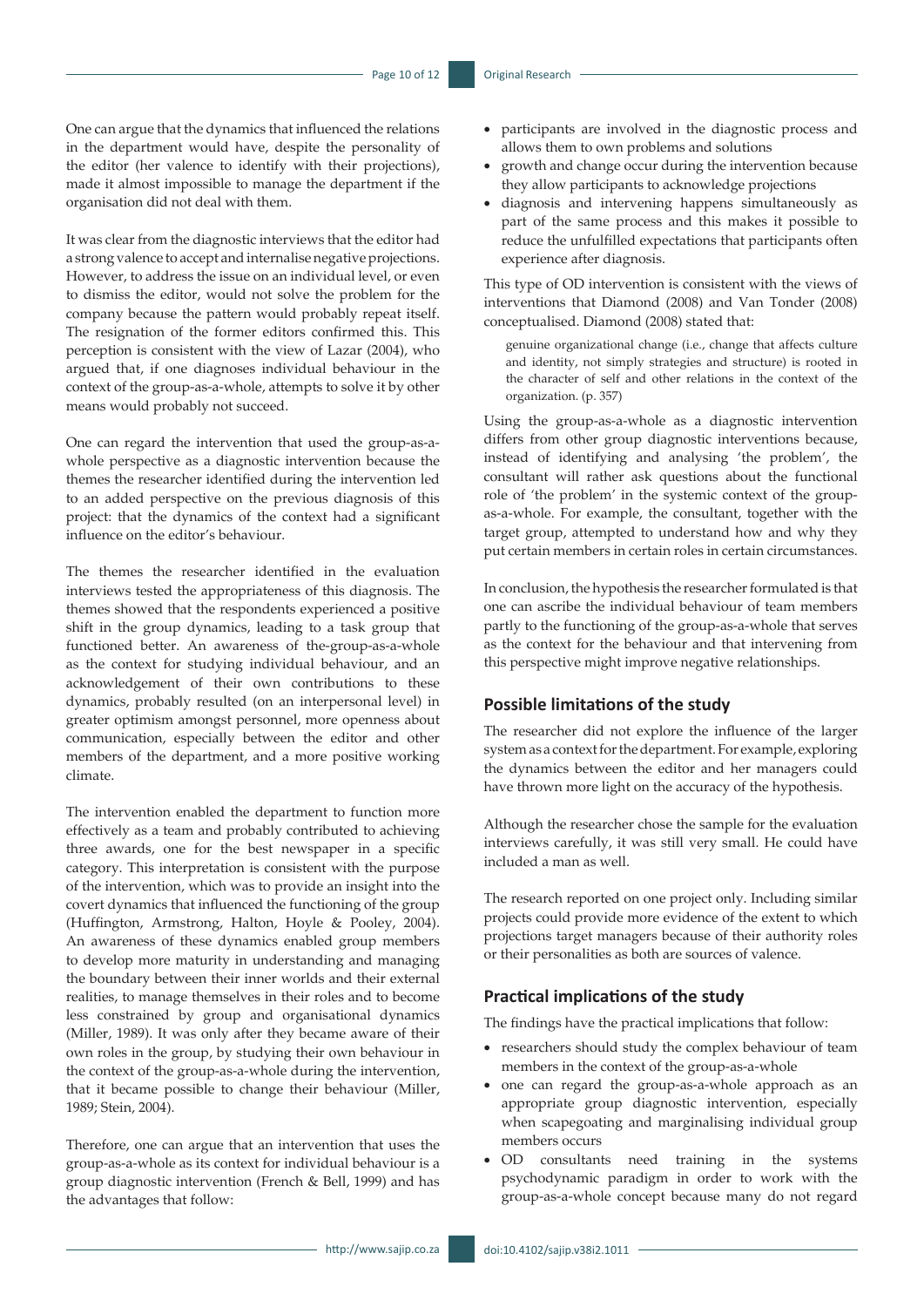it as a 'tool' and consultants who intend using this approach will have to learn how to work with the self as an instrument.

#### **Recommendations for further research**

Research that compares the effects of different small group interventions is needed. Further research can focus on determining whether different cultures (individualistic cultures as opposed to collectivistic ones) will experience interventions from the group-as-a-whole perspective differently.

Finally, research on the valence of members to carry certain projections may shed light on some of the unanswered questions.

# **Acknowledgements**

## **Competing interests**

The author declares that he has no financial or personal relationship(s) that may have inappropriately influenced him when he wrote this paper.

# **References**

- Agazarian, Y., & Peters, R. (1981). *The visible and invisible group.* London: Routledge & Kegan Paul.
- Babbie, E., & Mouton, J. (2001). *The practice of social research*. Cape Town: Oxford University Press.
- Banet, A.G., Jr., & Hayden, C. (1977). A Tavistock primer. In J.E. Jones & J.W. Pfeiffer (Eds.), *The annual handbook for group facilitators,* (pp. 155–167). La Jolla, CA: University Associates.
- Bazigos, M.N., & Burke, W.W. (1997). Theory orientations of organization development (OD) practitioners. *Group & Organiization Management, 22*(3), 384–408. [http://](http://dx.doi.org/10.1177/1059601197223005) [dx.doi.org/10.1177/1059601197223005](http://dx.doi.org/10.1177/1059601197223005)
- Bion, W.R. (1961). *Experiences in groups.* London: Tavistock. h[ttp://dx.doi.](http://dx.doi.org/10.4324/9780203359075) [org/10.4324/9780203359075](http://dx.doi.org/10.4324/9780203359075)
- Bion, W.R. (1982). Group dynamics: a review. In S. Scheidlinger (Ed.), *Psychoanalytic group dynamics,* (pp. 77–107). New York: International Universities Press.
- Brewerton, P., & Millward, L. (2001). *Organizational research methods.* London: Sage.
- Brown, A.D., & Starkey, K. (2000). Organizational identity and learning: a psychodynamic perspective. *Academy of Management Review,* 25(1), 102–132.
- Cassell, C., & Symon, G. (Eds.). (2004). *Essential guide to qualitative methods in organizational research.* London: Sage.
- Cilliers, F.v.N. (2000). Team building from a psychodynamic perspective. *Journal of Industrial Psychology,* 26(1), 18–23.
- Clarkson, P. (1997). Consulting in rapidly changing conditions of uncertainty. In J.E. Neumann, K. Kellner & A. Dawson (Eds.), *Developing organisational consultancy,*  (pp. 159–179). London: Routledge.
- Cummings, T.G., & Worley, C.G. (2008). *Organization development & change.* Mason, OH: South-Western Cengage Learning.
- De Jager, W., Cilliers, F., & Veldsman, T. (2003). Leadership development from a systems psychodynamic consultancy stance. *SA Journal of Human Resource Management, 1*(3), 85–92.
- Dimitrov, P.L. (2008). *Organisational Psychodynamics: Ten introductionary lecturers for students, managers and consultants.* Retrieved n.d., from h[ttp://www.](http://www.orgdyne.com/) [orgdyne.com/](http://www.orgdyne.com/)
- Diamond, M.A. (1993). *The unconscious life of organizations: Interpreting organizational identity.* Westport, CT: Quorum Books. h[ttp://dx.doi.org/10.1177/](http://dx.doi.org/10.1177/0021886308317403) [0021886308317403](http://dx.doi.org/10.1177/0021886308317403)
- Diamond, M.A. (2008). Telling them what they know: Organizational change, defensive resistance, and the unthought known. *Journal of applied Behavioral Science, 44*(3), 348–364.
- Eisold, K. (1985). Recovering Bion's contributions to group analysis. In A.D. Colman & M. H. Geller (Eds.), *Group relations reader,* (vol. 2, pp. 37–48). Jupiter: A.K Rice Institute.
- Erlich, H.S. (2001). Enemies within and without: Paranoia and regression in groups and organizations. In L. Gould, L.F. Stapley & M. Stein (Eds.), *The systems psychodynamics of organizations* (pp. 115–131). London: Karnac Books.
- Flick, U. (2002). *An introduction to qualitative research.* London: Sage.
- Fossey, E., Harvey, C., McDermott, F., & Davidson, L. (2002). Understanding and evaluating qualitative research. Australian and New Zealand Journal of Psychiatry, *36*, 717–732. http://dx. doi.org/10.1046/j.1440-1614.2002.01100.x
- Fraher, A.L. (2004). Systems psychodynamics: The Formative years of an interdisciplinary field at theTavistock Institute. History of Psychology, *7*(1), 65–84. h[ttp://dx.doi.org/10.1037/1093-4510.7.1.65,](http://dx.doi.org/10.1037/1093-4510.7.1.65) PMid:15025060
- French, W.L., & Bell, C.H. (1999). *Organization development: Behavioural science interventions for organization improvement.* (5th edn.). Englewood Cliffs: Prentice-Hall.
- Freud, S. (1921). *Group psychology and the analysis of the ego.* New York: Boni and Liveright.
- Gabriel, Y., & Carr, W. (2002). Organizations, management and psychoanalysis: an overview Journal of Managerial Psychology 17<sup>(5)</sup> 348–365 http://dx.doi Journal of Managerial Psychology, 17(5), 348-365. [http://dx.doi.](http://dx.doi.org/10.1108/02683940210432600) [org/10.1108/02683940210432600](http://dx.doi.org/10.1108/02683940210432600)
- Guerin, M.L. (1997). *Teamwork at Barton Company: A psychodynamic perspective.* Paper presented at the 1997 symposium of the International Society for the Psychoanalytic Study of Organizations.
- Hayden, C., & Molenkamp, R.J. (2003). *Tavistock Primer II*. Boston: AKRICE Institute.
- Hirschhorn, L. (1993). *The workplace within.* Cambridge, MA.: MIT Press.
- Huffington, C., Armstrong, D., Halton, W., Hoyle, L., & Pooley, J. (2004). *Working below the surface: The emotional life of contemporary organizations.* London: Karnac Books.
- Hunt, J., & McCollom, M. (1994). Using psychoanalytic approaches in organizational consulting. *Consulting Psychology Journal, 46*(2), 1–11. [http://dx.doi.](http://dx.doi.org/10.1037/1061-4087.46.2.1) [org/10.1037/1061-4087.46.2.1](http://dx.doi.org/10.1037/1061-4087.46.2.1)
- Kast F.E., & Rosenzweig, J.E. (1973). General systems theory: Applications for organization and management. In F.E. Kast & J.E. Rosenzweig (Eds.), *Contingency views of organization and management,* (pp. 37–56)*.* Chicago: Science Research Associates.
- Katz, D., & Kahn, R.L. (1978). *The Social Psychology of Organizations.* (2nd edn.). New York: Wiley & Sons.
- Kets de Vries, M.F.R. (2004). *Struggling with the demon: Perspectives on individual and organizational irrationality.* Madison, CT: Psychosocial Press.
- Kets de Vries, M.F.R. (2006). *The leader on the coach: A clinical approach to changing people and organisations.* Chichester: Wiley & Sons.
- Kilburg, R.R. (2000). *Executive coaching: Developing managerial wisdom in a world of chaos.* Washington, DC: American Psychological Association. [http://dx.doi.](http://dx.doi.org/10.1037/10355-000) [org/10.1037/10355-000](http://dx.doi.org/10.1037/10355-000)
- Klein, M. (1959). Our adult world and its roots in infancy. *Human Relations*, *12*, 291– 303. h[ttp://dx.doi.org/10.1177/001872675901200401](http://dx.doi.org/10.1177/001872675901200401)

Klein, M. (1997). *Envy and gratitude, and other works 1946–1963.* London: Vintage.

Kolb, D. A. (1984). *Experiential learning.* Englewood Cliffs, NJ: Prentice-Hall.

- Lawrence, W.G. (1979). Introductory Essay: Exploring boundaries. In W.G. Lawrence (Ed.), *Exploring individual and organizational boundaries,* (pp. 1–19). New York: Wiley & Sons.
- Lazar, R.A. (2004). Experiencing, understanding, and dealing with intergroup and institutional conflict. In L.J. Gould, L.F. Stapley & M. Stein (Eds.), *Experiential learning in organizations,* (pp. 137–171). London: Karnac.
- Lewin, K. (1951). *Field theory in social science.* New York: Harper & Row.
- Lincoln, Y.S., & Guba, E.G. (1985). *Naturalistic inquiry*. Beverly Hills, CA: Sage.
- Lingham, R., Richley, B.A., & Serlavos, R.S. (2009). Measuring and mapping team interaction.*Cross Cultural Management: An International Journal, 16*(1), 5–27 h[ttp://dx.doi.org/10.1108/13527600910930013](http://dx.doi.org/10.1108/13527600910930013)
- Linklater, J., & Kellner, K. (2008). Don't just do something … stand there: using action learning to help organisations work with anxiety. *Action learning: Research and Practice, 5*(2), 167–172. http://dx.doi.org/10.1080/14767330802185855
- Long, S., Newton, J. (1997). Educating the gut: socio-emotional aspects of the learning organization. *Journal of Management Development*, *16*(4), 284–301. http:// dx.doi.org/10.1108/02621719710164562
- McCollom, M. (1995). Group formation: Boundaries, leadership and culture. In J. Gillette & M. McCollom (Eds.), *Groups in context: A new perspective on group dynamics.* Lanham: University Press of America.
- Miller, E.J. (1989). *The Leicester model: Experiential study of group and organizational processes.* Occasional paper no. 10. London: Tavistock Institute of Human Relations.
- Myers, M.D. (2011). *Qualitative research in Business Management.* London: Sage.
- Neumann, J.E. (1999). Systems psychodynamics in the service of political organizational change. In R. French & R. Vince (Eds.), *Group relations, management, and organization,* (pp. 54–69). Oxford, England: Oxford University Press.
- Obholzer, A. (1999). Managing the unconscious at work. In R. French & R. Vince (Eds.), *Group relations, management and organization,* (pp. 112–126). New York: Oxford.
- Paul, J., Strbiak, C., & Landrum, N. (2002). Psychoanalytic diagnosis of top management team dysfunction. *Journal of managerial Psychology, 8*(17), 381–393. http:// dx.doi.org/10.1108/02683940210432628
- Plug, C., Meyer, W.F. Louw, D.A., & Gouws, L.A. (1988). *Psigologie woordeboek.* (2de uitg.). Johannesburg: Lexicon.

Rice, A.K. (1965). *Learning for leadership*. London: Tavistock.

Rosenbaum, S.C. (2004). Group-as-mother: A dark continent in group relations theory and practice. In S. Cytrynbaum & D.A. Noumair (Eds.), *Group dynamics, organizational irrationality and social complexity: Group relations reader 3,* (pp. 57–79). Jupiter, FL: A.K. Rice Institute.

Segal, H. (1973). *Introduction to the work of Melanie Klein.* London: Hogarth Press.